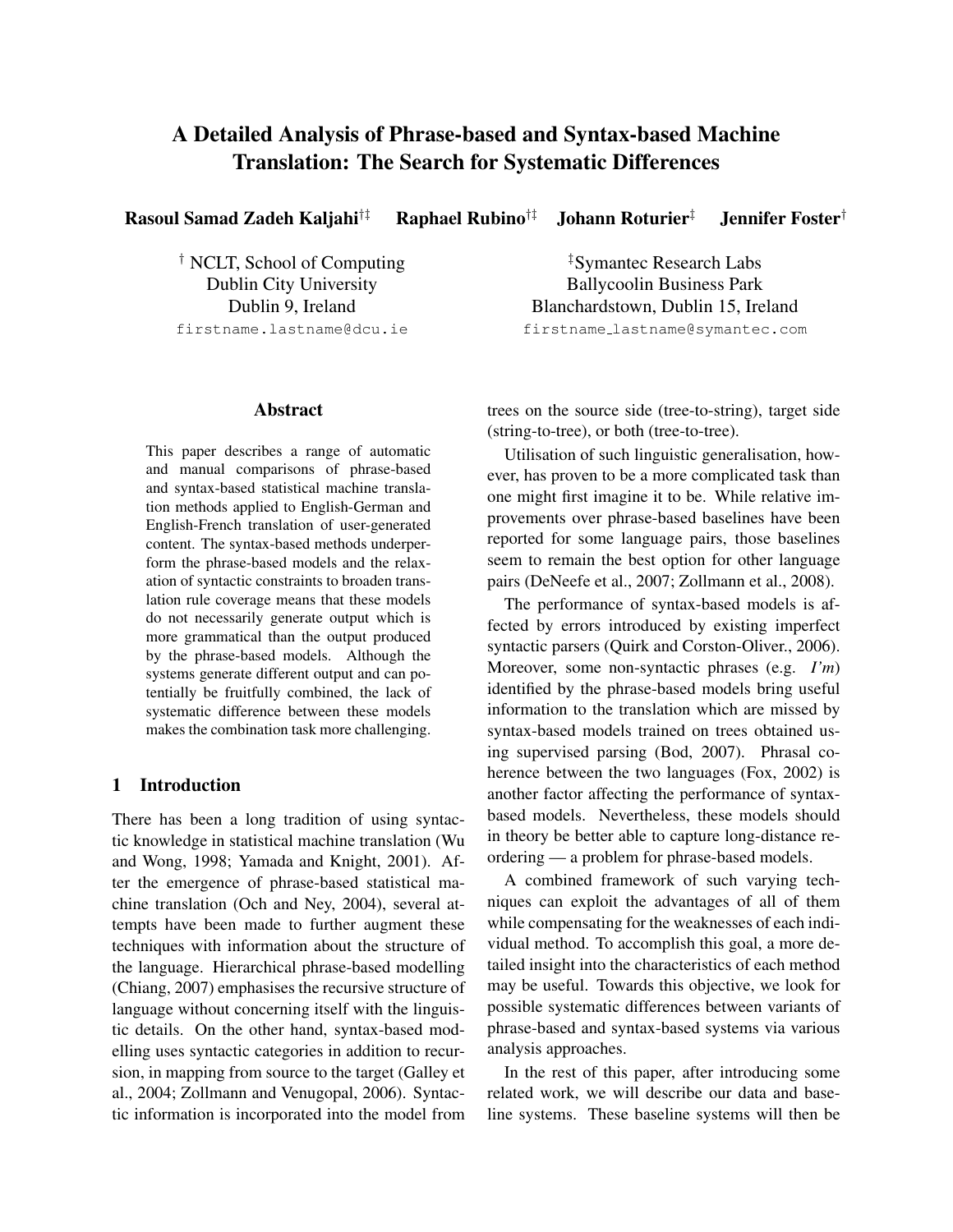compared along several dimensions. Finally we will discuss our observations and conclude.

# 2 Related Work

DeNeefe et al. (2007) compared a string-to-tree model with a phrase-based model. While the syntaxbased model performed better than the phrase-based model on Chinese-to-English translation, it was shown to be worse on Arabic-to-English translation. They found that non-lexical rules form only a small fraction of the translation rule table in syntax-based modelling. The string-to-tree modelling in this work is based on their approach.

Zollmann et al. (2008) observed that the gain achieved by hierarchical and syntax-based models could be largely compensated for by increasing the reordering limit in the phrase-based model. They also found that, for language pairs involving substantial reordering like Chinese-English, tree-based models performed better than phrase-based. However, for relatively monotonic pairs like Arabic-English, all models produced similar results.

Experimenting with French-English, German-English and English-German, Auli et al. (2009) compared a phrase-based model to a hierarchical phrase-based model by exploring as much of the search space of both types of models as was computationally feasible. Given that the search spaces were very similar, they concluded that the differences between the two types of models can be explained by the way they score hypotheses rather than by the hypotheses they produce.

Using the same framework as in this work, Hoang et al. (2009) compared phrase-based, hierarchical phrase-based and string-to-tree models. While the phrase-based and hierarchical phrase-based models achieved similar results, they both performed slightly better than the syntax-based model. They argue that, in order to improve syntax-based modelling, word alignment should be amended.

There have been several efforts to exploit the difference between such models in MT system combination or multi-engine machine translation (MEMT) (Huang and Papineni, 2007). The task, however, has been shown to be difficult. Zwarts and Dras (2008) tried to identify what type of sentence could be better translated by a syntax-based model compared to a phrase-based model. Using a classification approach, they separately tested three sets of features. Sentence length and system-internal features including decoder output score did not lead to an accurate classifier. They then hypothesised that noisy parse trees may impede the performance of the syntaxbased system and built another classifier based on source sentence length, parser confidence score, and linked fragment count. They found, however, no correlation. Based on their observation that most of the problems in the output were related to reordering, they assumed that the syntactic quality of the output could be discriminative in system selection. They ported the parse-quality features used on the source side to the target side, but again found no improvement.

In what follows, we build upon previous work by analysing a more comprehensive set of SMT methods and comparing them on a diverse set of evaluation data in various automatic and manual ways.

### 3 Data

This work takes place in the context of a wider project the ultimate aim of which is to improve the quality of English-German and English-French machine translation on content taken from Symantec user forums. This is needed since the customer service model is moving away from the traditional one in which companies provide help via technical documentation, phone lines and email to one in which customers help each other via forums. The English forum contains far more content than the French and German forums and much of this content, if translated adequately, will be useful to Symantec's French and German customers.

The translation model training data for our machine translation systems consist of English-German and English-French Symantec translation memory. These translation memories contain a mixture of Symantec content from product manuals, software strings, marketing materials, knowledge bases and websites. The English-German parallel data contains 1,029,741 sentence pairs and the English-French 975,102 pairs with no exact duplicates. Both the French and German language models are trained on a combination of the target side of their respective translation model training data and the limited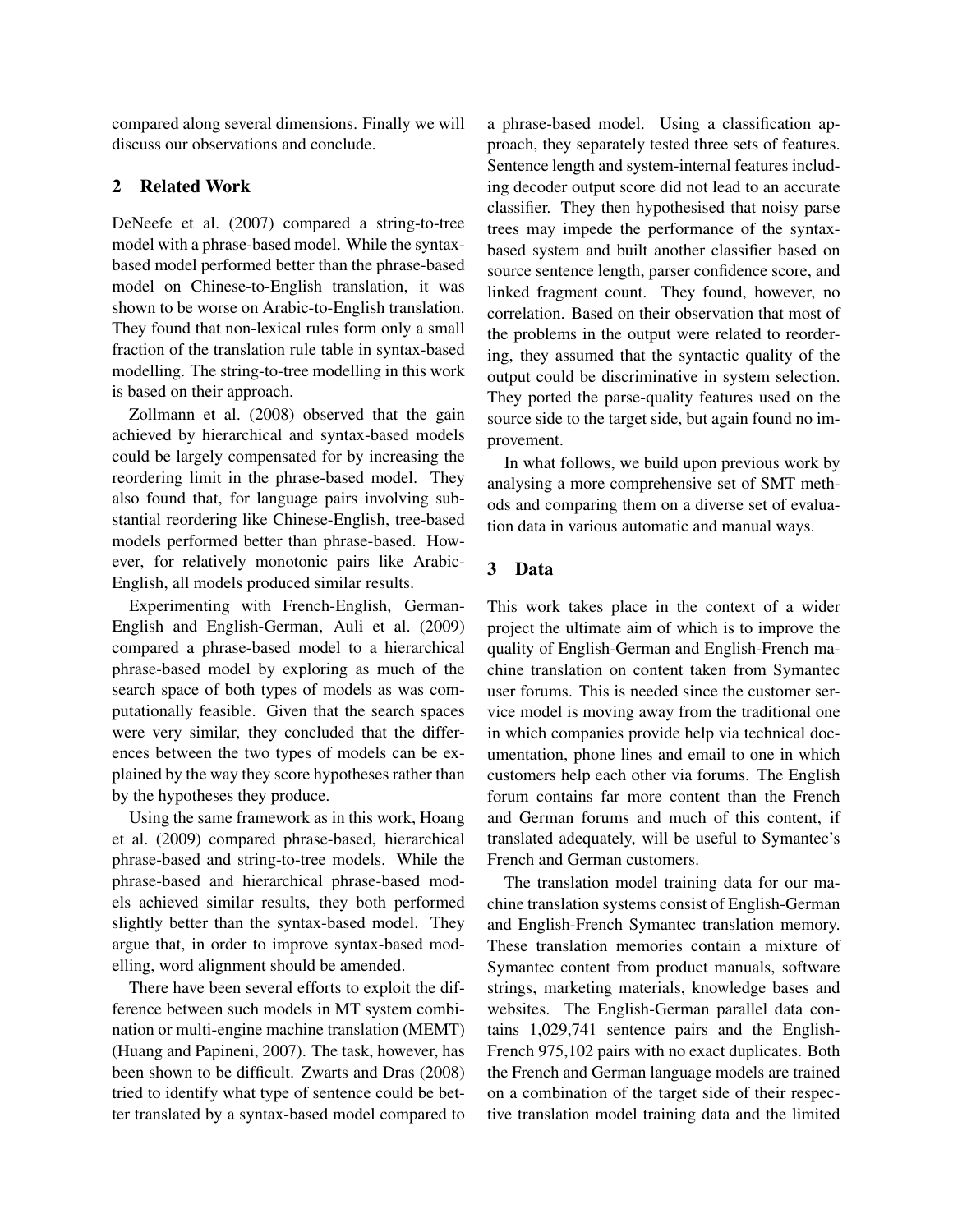amount of user forum text that is available for each language (42K sentences for French and 67K sentences for German). We have two evaluation sets for each language pair:

- 1. French translation memory: 5,000 held-out sentences from the Symantec English-French translation memory, split into development (2000) and test (3000).
- 2. German translation memory: 5,000 held-out sentences from the Symantec English-German translation memory, split into development (2000) and test (3000)
- 3. French forum data: 1,500 sentences taken from the Symantec English online forums, split into development (600) and test (900). These were automatically translated into French using an online translation tool and then post-edited by human translators.
- 4. German forum data: 1,500 sentences taken from the Symantec English online forums, split into development (600) and test (900). These were automatically translated into German using an online translation tool and then postedited by human translators.

The translation memory data can be considered a superset of forum data in terms of subject matter. However, in terms of style, the forum data is more informal and, given that it is user-generated content, we assume that it exhibits a higher level of ungrammaticality. Because of this difference, we call the evaluation sets taken from translation memory *indomain* and those from forum text *out-of-domain*. While the English sides of the in-domain sets are different for each of the language pairs, those of the out-of-domain sets are the same for both pairs.

#### 4 Baseline Systems

We train the following five statistical machine translation systems:

- 1. PB: a standard phrase-based system (Och and Ney, 2004)
- 2. HP: a hierarchical phrase-based system (Chiang, 2007)
- 3. TS: a tree-to-string syntax-based system (Huang et al., 2006).
- 4. ST: a string-to-tree syntax-based system (De-Neefe et al., 2007).
- 5. TT: a tree-to-tree syntax-based system

We chose these five systems because they can be easily built using the open source Moses toolkit (Hoang et al., 2009). The PB system was trained using the grow-diag-final-and alignment heuristic and used the msd-bidirectional-fe reordering model. All other parameters were default including a maximum phrase length of 7 and a decoder distortion limit of 6 when applied. The HP system was trained using the default settings including a maximum chart span of 20. The same chart span was used for the TS,ST and TT systems. To relax the strict constraint on rule extraction in the TS, ST and TT systems, any pairs of adjacent nodes in the parse tree are combined together to form new nodes (Zollmann et al.,  $2008$ <sup>1</sup>. This significantly increases the number of extracted rules and consequently the translation accuracy. All five systems are tuned using minimum error rate training (MERT) (Och, 2003) on the respective developments sets.

We use our in-house C++ implementation of a PCFG-LA parser (Attia et al., 2010) to provide the parse trees for the English and French sides of the translation training data and the English sides of the evaluation data for source-syntax systems (TS and TT). The German side of the translation training data was parsed by the Berkeley parser (Petrov et al., 2006). Both parsers use the max-rule parsing algorithm (Petrov and Klein, 2007). We use the Tiger treebank (Brants et al., 2002) for training the German parsing model, the French Treebank (Abeillé et al., 2003) for training the French model and the Wall Street Journal section of the Penn Treebank (Marcus et al., 1994) for training the English model. $<sup>2</sup>$ </sup>

#### 5 System Comparison

#### 5.1 Multiple Metrics

In order to carry out a reliable comparison, we evaluate the baseline systems at the document level using

<sup>&</sup>lt;sup>1</sup>We used the SAMT-2 parse relaxation method.

<sup>2</sup>The two parsers achieve Parseval labelled f-scores in the 89-90 range on Section 23 of the Wall Street Journal section of the Penn Treebank. Due to some character encoding issue, our own parser could not be used to parse the German data and this is why the Berkeley parser is used instead.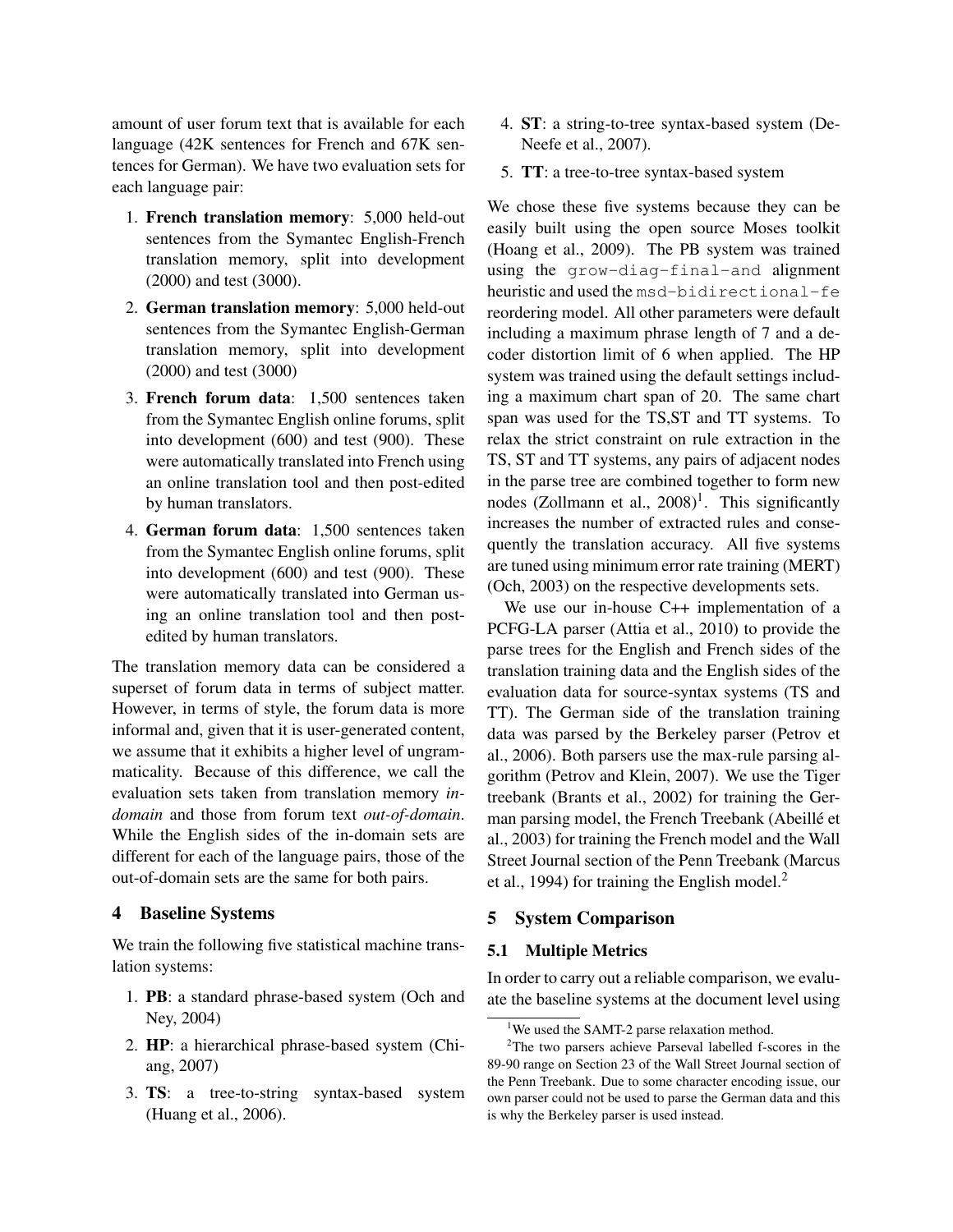|                 | $En$ - $Fr$ |             |        |            |               | $En$ -De    |             |            |            |               |  |
|-----------------|-------------|-------------|--------|------------|---------------|-------------|-------------|------------|------------|---------------|--|
|                 | <b>BLEU</b> | <b>NIST</b> | TER    | <b>GTM</b> | <b>METEOR</b> | <b>BLEU</b> | <b>NIST</b> | <b>TER</b> | <b>GTM</b> | <b>METEOR</b> |  |
| <b>PB</b>       | 0.6140      | 10.73       | 0.3584 | 0.6357     | 0.7436        | 0.5099      | 9.48        | 0.4911     | 0.5441     | 0.6264        |  |
| HP              | 0.6188      | 10.78       | 0.3535 | 0.6400     | 0.7457        | 0.5289      | 9.68        | 0.4676     | 0.5592     | 0.6408        |  |
| <b>TS</b>       | 0.5919      | 10.39       | 0.3719 | 0.6194     | 0.7284        | 0.4939      | 9.19        | 0.4923     | 0.5349     | 0.6146        |  |
| <b>ST</b>       | 0.6013      | 10.53       | 0.3631 | 0.6258     | 0.7334        | 0.5086      | 9.43        | 0.4753     | 0.5479     | 0.6265        |  |
| <b>TT</b>       | 0.5783      | 10.25       | 0.3842 | 0.6096     | 0.7168        | 0.4784      | 9.03        | 0.5059     | 0.5219     | 0.6051        |  |
| Oracle 1-best   | 0.6658      | 11.38       | 0.2917 | 0.6840     | 0.7818        | 0.5739      | 10.32       | 0.3858     | 0.6111     | 0.6775        |  |
| Oracle 500-best | 0.7770      | 12.77       | 0.1779 | 0.7852     | 0.8616        | 0.6870      | 11.80       | 0.2584     | 0.7145     | 0.7712        |  |

Table 1: Baseline and oracle system combination scores on in-domain development set (translation memory)

|                 | $En$ - $Fr$ |             |            |            |               |             | $En$ -De    |        |        |               |  |  |
|-----------------|-------------|-------------|------------|------------|---------------|-------------|-------------|--------|--------|---------------|--|--|
|                 | <b>BLEU</b> | <b>NIST</b> | <b>TER</b> | <b>GTM</b> | <b>METEOR</b> | <b>BLEU</b> | <b>NIST</b> | TER    | GTM    | <b>METEOR</b> |  |  |
| <b>PB</b>       | 0.3044      | 6.90        | 0.6024     | 0.3972     | 0.5335        | 0.1681      | 5.500       | 0.7428 | 0.3062 | 0.4057        |  |  |
| HP              | 0.3032      | 7.04        | 0.5904     | 0.4008     | 0.5341        | 0.1662      | 5.502       | 0.7384 | 0.3082 | 0.4028        |  |  |
| <b>TS</b>       | 0.2907      | 6.71        | 0.6118     | 0.3924     | 0.5202        | 0.1643      | 5.503       | 0.7197 | 0.3128 | 0.3977        |  |  |
| ST              | 0.2982      | 6.75        | 0.6057     | 0.3952     | 0.5248        | 0.1654      | 5.471       | 0.7286 | 0.3117 | 0.3976        |  |  |
| TT              | 0.2900      | 6.68        | 0.6121     | 0.3910     | 0.5166        | 0.1633      | 5.371       | 0.7358 | 0.3090 | 0.3966        |  |  |
| Oracle 1-best   | 0.3343      | 7.40        | 0.5408     | 0.4265     | 0.5585        | 0.1935      | 5.921       | 0.6700 | 0.3376 | 0.4248        |  |  |
| Oracle 500-best | 0.3921      | 8.25        | 0.4717     | 0.4687     | 0.6117        | 0.2457      | 6.730       | 0.6049 | 0.3791 | 0.4750        |  |  |

Table 2: Baseline and oracle system combination scores on out-of-domain development set (forum text)

five popular metrics: BLEU (Papineni et al., 2002), NIST, TER (Snover et al., 2006), GTM (Turian et al., 2003) and METEOR (Denkowski and Lavie,  $2011$ <sup>3</sup>. The results with these metrics for in-domain and out-of-domain development sets are presented in Table 1 and Table 2 respectively. The last two rows of each table are described in section 5.5. We report scores on the development sets as our analysis has been performed on these.

Performance is considerably higher for the indomain evaluation sets compared to the out-ofdomain ones and for the En-Fr compared to En-De. Neither of these results are surprising since it is well known that out-of-domain translation is challenging and that English-German translation is more difficult than English-French translation. It is worth noting that the gap between En-Fr and En-De scores on out-of-domain data is bigger than on in-domain data, showing that out-of-domain En-De is a more difficult translation setting compared to the others.

The hierarchical phrase-based system (HP) performs better than the others on the in-domain data according to all metrics. This is statistically significant in the case of BLEU scores with p-value < 0.01<sup>4</sup>. The gap is more pronounced on the En-De pair, which is an intuitively appealing result because the hierarchical phrase-based model is in theory better able to model the systematic word order differences between English and German than the phrasebased model. The phrase-based system (PB) is the second best performing system on in-domain data.

The string-to-tree system (ST) is the best of the syntax-based systems on in-domain data according to all metrics. The tree-to-tree model (TT), on the other hand, is the worst-performing of these systems, despite its relatively larger translation rule table size. In the case of BLEU scores, these differences are also statistically significant. This shows that less useful rules are extracted by this model compared to the other two models.

On out-of-domain data however, the behaviour of systems is not consistent, with different metrics favouring different systems for different language pairs. On En-Fr, HP is still the best overall, and

<sup>&</sup>lt;sup>3</sup>We used all default parameters for evaluation tools. For GTM, we used 1.2 as the exponent.

<sup>&</sup>lt;sup>4</sup>We used paired bootstrap resampling with 1000 iterations and p-value  $= 0.01$  for all BLEU significance tests. The tool used is available at http://www.ark.cs.cmu.edu/MT/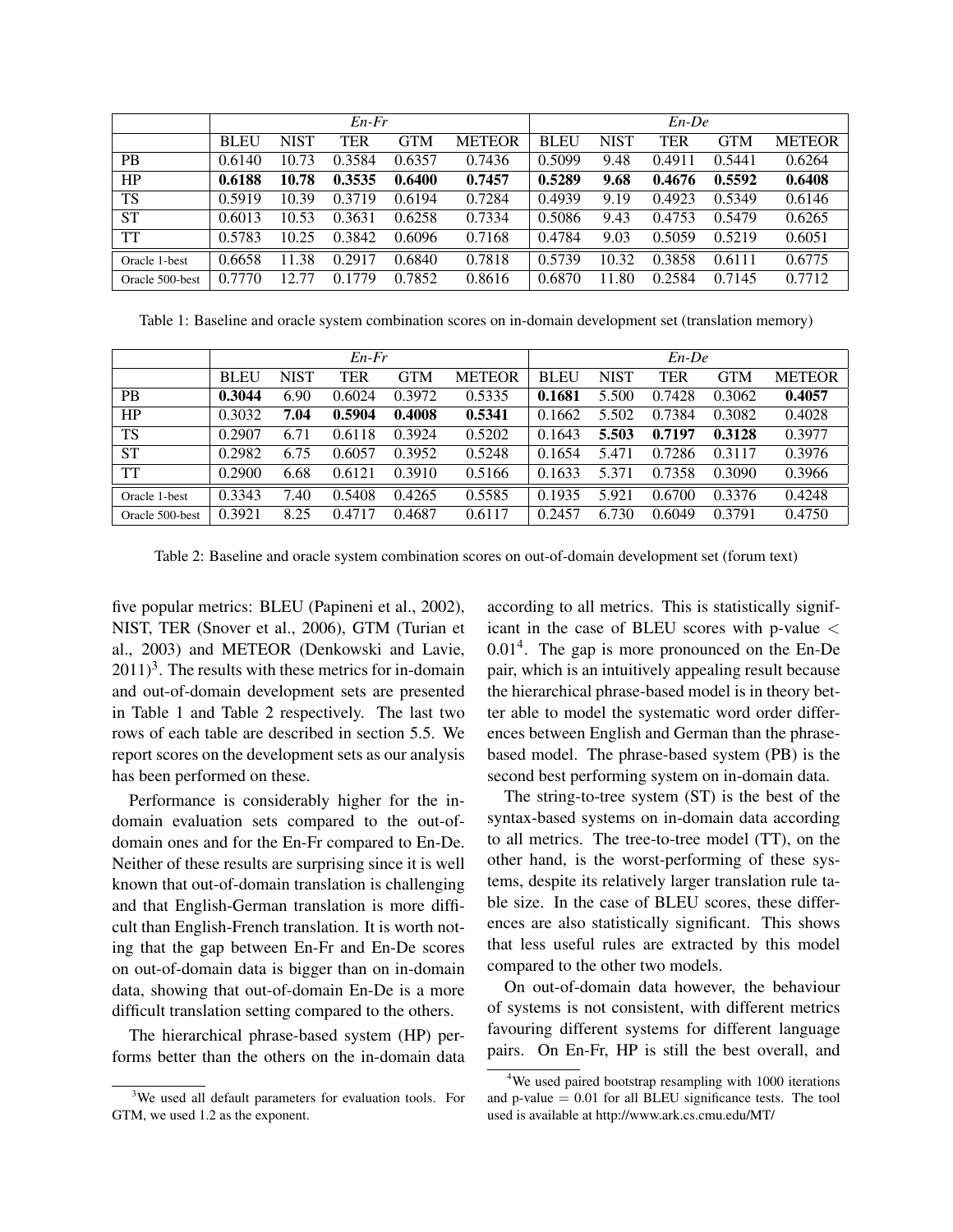ST is the best performing syntax-based system (all statistically significant in the case of BLEU). On the other hand, more inconsistent behaviour is observed on En-De: TS scores the best of all according to most of the metrics (though marginally), and HP is no longer the best. However, the BLEU differences are not statistically significant.

## 5.2 One-to-one Comparison

Given the same training material, we are interested in the extent to which the methodological differences between these systems lead to different outputs. Since the output of all systems are far from a perfect translation, the more similar the outputs, the less effective the complex methods (tree-based methods here) compared to the phrase-based method which is usually a baseline in machine translation research. In addition, if systems tend to generate highly similar outputs, their combination cannot yield a noticeably better result.

To inspect this phenomenon for systems built here, we score each system against all others using the BLEU metric. In other words, each system output plays the role of reference translation for the other four systems. According to the results presented in Table 3 and Table 4:

- 1. HP and PB are consistently the most similar to each other (highest BLEU), whereas TT and PB are the most different (lowest BLEU).
- 2. The closest syntax-based system to PB and HP is TS.
- 3. It cannot be said which of the two syntax-based systems are the most distant ones from each other in general. It differs according to the data sets, but TT is usually one side of the pair.
- 4. Systems produce more divergent output on outof-domain data and on the En-De pair than on in-domain data and on the En-Fr pair.

## 5.3 Sentence-level Comparison

To gain further insight into the difference between systems, we compared their output sentence-bysentence using the TER evaluation metric (Snover et al., 2006). Table 5 shows the results of this comparison. The first row displays the number of sentences on which all systems scored the same. The

second row contains the number of sentences for which all systems generated exactly the same output sentence. The following five rows, one for each system, present the number of sentence translations on which that system scores the highest, possibly along with the other systems, and the number of sentence translations on which that system scores the highest alone. We call the former *any-wins* and the latter *solo-wins*.

As presented in the table, the any-win ranking is not consistent with the solo-win ranking, especially on the in-domain sets. For example, on in-domain En-De, while HP ranks the highest in terms of anywins (612 sentences), ST is the one with the most solo-wins (174 sentences). This may suggest that HP is mostly the best on the sentences on which the other systems perform similarly, whereas ST is capable of better translating sentences with which others have more trouble.

In addition, it can be observed that, on about one third of the in-domain sets, systems achieve the same scores (score ties), most of them being exactly the same translations (real ties). The ratio is, however, far less for out-of-domain data sets: only about %4. Given the performance gap between these two domains (Table 1 and Table 2), this discrepancy is expected to some degree: the closer the outputs to the reference, the less divergent they can be. However, this large ratio disparity does not seem to be only justified by this fact, suggesting that the real difference between systems is revealed on more difficult tasks. Consequently, more gain is expected from combined systems on out-of-domain data than on in-domain data.

## 5.4 N-best Comparison

So far our analysis has been carried out on the highest ranked translation returned by each system. We now compare the 500-best (distinct) output of systems. An interesting observation is that the size of the n-best lists is the largest for the least constrained system in terms of rule extraction (PB) and smallest for the most restricted one (TT). For each evaluation set, Table 6 shows some statistics on the overlap between the n-best outputs of the five systems. The figures show that there is larger overlap between the n-bests of the in-domain data than the out-of-domain data and the En-Fr pair than the En-De one. This is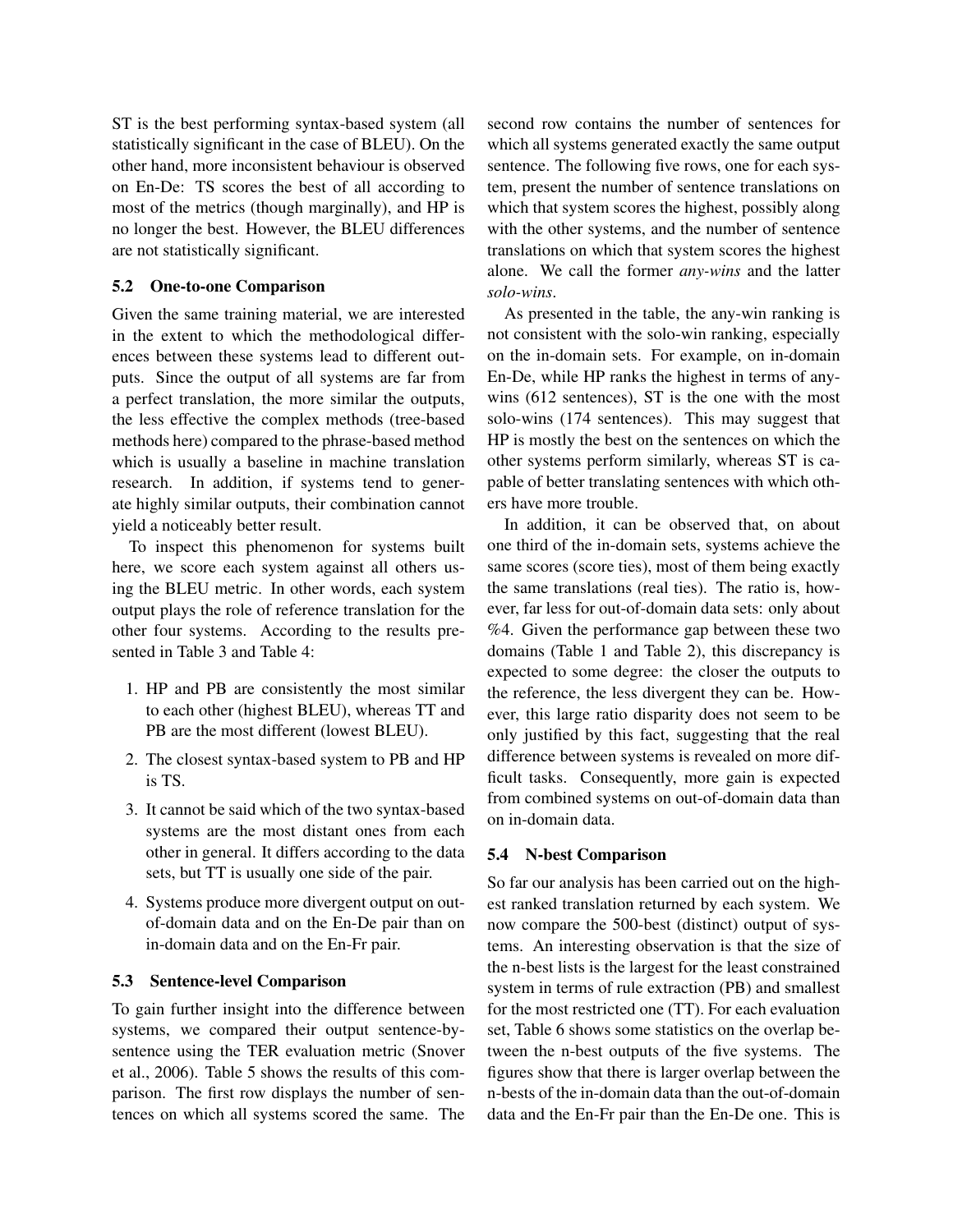|           |           |        | $En$ - $Fr$              |           |           |        | $En$ -De |        |
|-----------|-----------|--------|--------------------------|-----------|-----------|--------|----------|--------|
|           | <b>PB</b> | HP     | TS                       | <b>ST</b> | <b>PB</b> | HP     | TS       | ST     |
| HP        | 0.8535    |        | $\overline{\phantom{0}}$ |           | 0.7576    |        |          |        |
| <b>TS</b> | 0.7799    | 0.7958 | $\sim$                   |           | 0.6817    | 0.7071 |          |        |
| <b>ST</b> | 0.7769    | 0.7917 | 0.7980                   |           | 0.6624    | 0.6940 | 0.6778   |        |
| <b>TT</b> | 0.7339    | 0.7430 | 0.8065                   | 0.7893    | 0.6405    | 0.6484 | 0.7113   | 0.7068 |

Table 3: One-to-one BLEU Scores on in-domain development set (translation memory data)

|           |               |           | $En$ - $Fr$          |              |              |               | $En$ -De |           |
|-----------|---------------|-----------|----------------------|--------------|--------------|---------------|----------|-----------|
|           | <b>PB</b>     | <b>HP</b> | TS                   | SТ           | <b>PB</b>    | HP            | TS       | <b>ST</b> |
| HP        | 0.7501        |           | $\qquad \qquad$      |              | 0.6207       |               |          |           |
| <b>TS</b> | 0.6640        | 0.7028    | $\overline{a}$       |              | 0.6023       | 0.6162        |          |           |
| <b>ST</b> | 0.6618 0.6959 |           | 0.6731               | $\mathbf{r}$ | 0.5700       | 0.5802 0.6191 |          |           |
| <b>TT</b> | 0.6165        |           | 0.6344 0.7122 0.6764 |              | $\pm 0.5211$ | 0.5365 0.6027 |          | 0.6014    |

Table 4: One-to-one BLEU Scores on out-of-domain development set (forum text)

consistent with our other observations and appears to suggest that the more difficult the sentences are to translate, the more differently the systems perform on them.

## 5.5 Oracle Combination

Using the sentence-level TER scores for each data set, we select the best translation for each sentence and form the oracle combined output of all systems. In case of score ties, we choose the output of systems in this order: PB, HP, ST, TS, and TT. The list is sorted by the computational cost of training and translating with each system. We also build an oracle by merging and reranking n-bests of all systems using TER scores.

The oracle combination outputs are evaluated using all the metrics. The scores are presented in the last two rows of Table 1 and Table 2. As expected, there are large gaps between the best performing systems on each data set and the oracle combinations, especially those of 500-best lists. In the case of BLEU and for the 1-best combination, the gaps are %7 and %9 on in-domain En-Fr and En-De and %10 and %15 on out-of-domain En-Fr and En-De respectively. For 500-best combination, these figures are  $\%16, \%19, \%17$ , and  $\%27$ . Apparently, the benefit from combination increases as the level of translation difficulty increases. This is further confirmation that the different systems built here behave more differently on more difficult data.

#### 5.6 Sentence-level Manual Evaluation

Previous sections compared systems based on scores generated using automatic metrics. It is interesting and useful to know how these different systems handle various linguistic phenomena in translation. For example, one common argument in comparing syntax-based and phrase-based systems is that the former generates better word order in the output. In order to investigate such behaviours, we select 100 sentences from each development set, and compare the outputs of two of the systems, namely HP and ST, for each of these sentences. 50 of the selected sentences are the solo-win cases of HP and the other 50 are those of ST (see section 5.3). The reason why these two systems are selected is that HP is the overall best performing system, and ST is the best performing syntax-based systems according to the various comparisons so far.

Each data set was evaluated by a linguist using eight error categories. These categories are adapted from those used by Dugast et al. (2007) to evaluate post-editing changes. The evaluators were asked to count the number of errors in each output sentence under each category. While they were given the reference translation, they were not constrained to it and were allowed to compare against the closest correct translation to the output itself. We believe that this can better reflect the real performance of the systems, as it is not limited to a single reference, though we might lose some correlation with automatic met-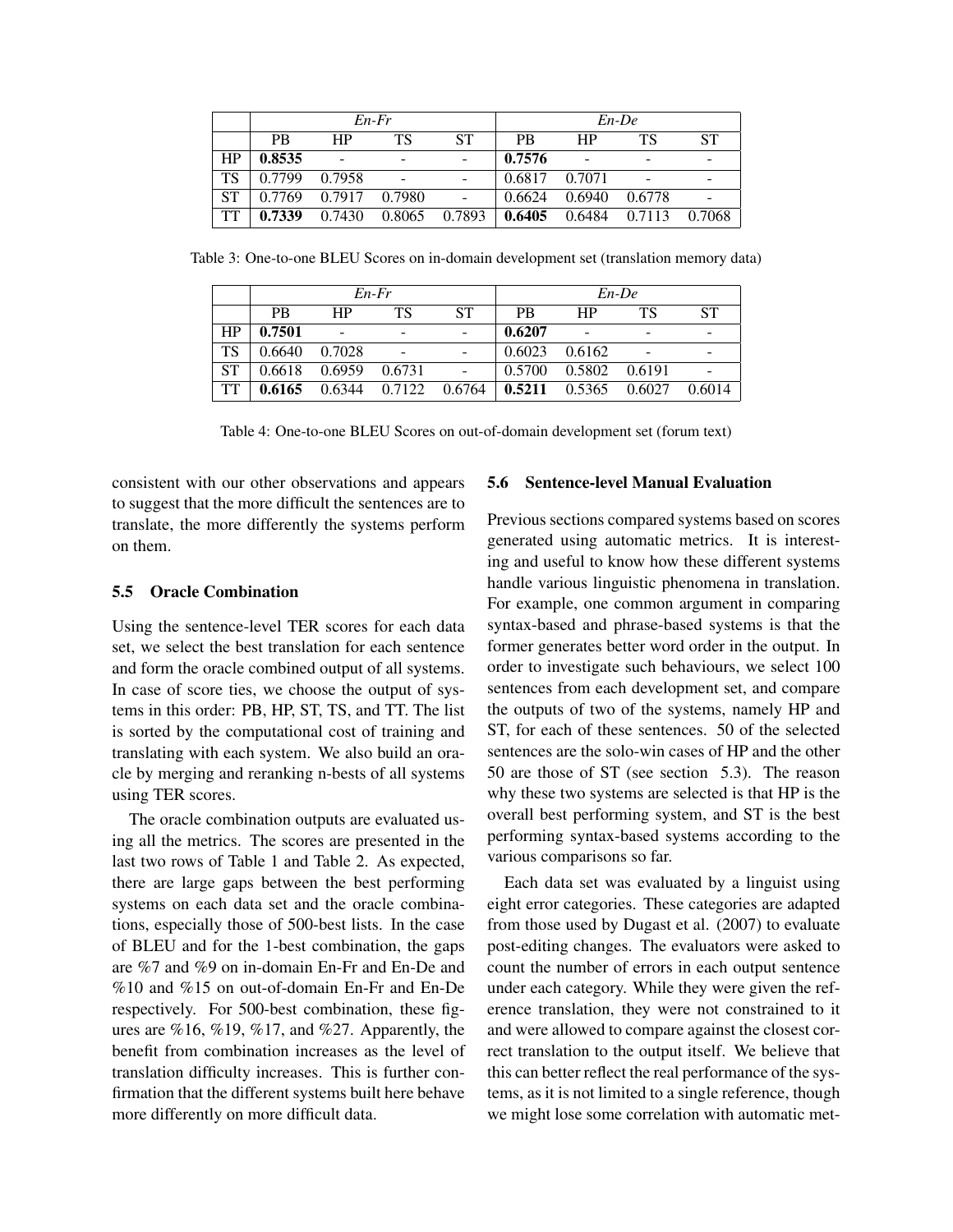|                  | In-domain |             |          |     | Out-of-domain |    |          |    |
|------------------|-----------|-------------|----------|-----|---------------|----|----------|----|
|                  |           | $En$ - $Fr$ | $En$ -De |     | $En$ - $Fr$   |    | $En$ -De |    |
| Score ties       |           | 740         | 627      |     | 32            |    | 35       |    |
| Real ties        | 738       |             | 578      |     | 26            |    | 16       |    |
| PB Any/Solo wins | 582       | 130         | 513      | 123 | 190           | 71 | 163      | 51 |
| HP Any/Solo wins | 586       | 95          | 612      | 125 | 244           | 88 | 172      | 43 |
| TS Any/Solo wins | 489       | 103         | 514      | 116 | 173           | 56 | 208      | 73 |
| ST Any/Solo wins | 517       | 125         | 572      | 174 | 177           | 60 | 205      | 78 |
| TT Any/Solo wins | 394       | 94          |          | 100 | 160           | 62 | 196      | 78 |

|  |  |  |  |  | Table 5: Sentence-level TER-based System Comparison |
|--|--|--|--|--|-----------------------------------------------------|
|--|--|--|--|--|-----------------------------------------------------|

|                                                              |             | In-domain      | Out-of-domain |          |
|--------------------------------------------------------------|-------------|----------------|---------------|----------|
|                                                              | $En$ - $Fr$ | $En\text{-}De$ | $En-Fr$       | $En$ -De |
| # of sentences with a common n-best translation per sentence | 1579        | 1367           | 202           | 169      |
| % of sentences with a common n-best translation per sentence | %78         | %68            | %33           | %28      |
| Average number of common n-best translations per sentence    | 17          |                |               |          |



rics. The following are the categories used in the evaluation, the first half of which can be considered to be grammar-related and the second half lexical.

- 1. *Verb tense:* number of wrong verb tense translations
- 2. *Gender/number agreement:* number of wrong gender and number agreements (e.g. adjective/noun gender in German)
- 3. *Local word order:* number of wrong local word orders
- 4. *Long-distance word order:* number of wrong long-distance word orders
- 5. *Mis-translated:* number of wrong word or phrase translations including wrong sense and unusual usage
- 6. *Untranslated:* number of words or phrases transferred to the output without translation
- 7. *Spurious translation:* number of words or phrases added to the output without any reference in source
- 8. *Missing translation:* number of words or phrases in source ignored by the system

The results of the manual evaluation are shown in Table 7. We observe the following:

- French word order (both local and long distance) is better handled by ST and German word order by HP.
- Since verb tense and gender/number agreement are handled in a methodologically similar way, the two categories can be collapsed for the purposes of comparison. From this point of view, HP generates better output. This gap is more pronounced on in-domain data.
- Though no generalizable pattern is seen for mis-translation, it can roughly be said that ST is less erronous than HP on this category.
- ST outputs overall fewer untranslated words. However, the gap is marginal. It, on the other hand, tends to generate more spurious translations. The only exemption is on in-domain En-De. On the other hand, HP misses more words and phrases.

It appears that no confident conclusion can be made based on the above observations. However, contrary to what one might expect, the syntax-based model is not necessarily better than the hierarchical model in treating syntactic phenomena in translation. The next section provides a closer scrutiny of the internal behaviour of the systems.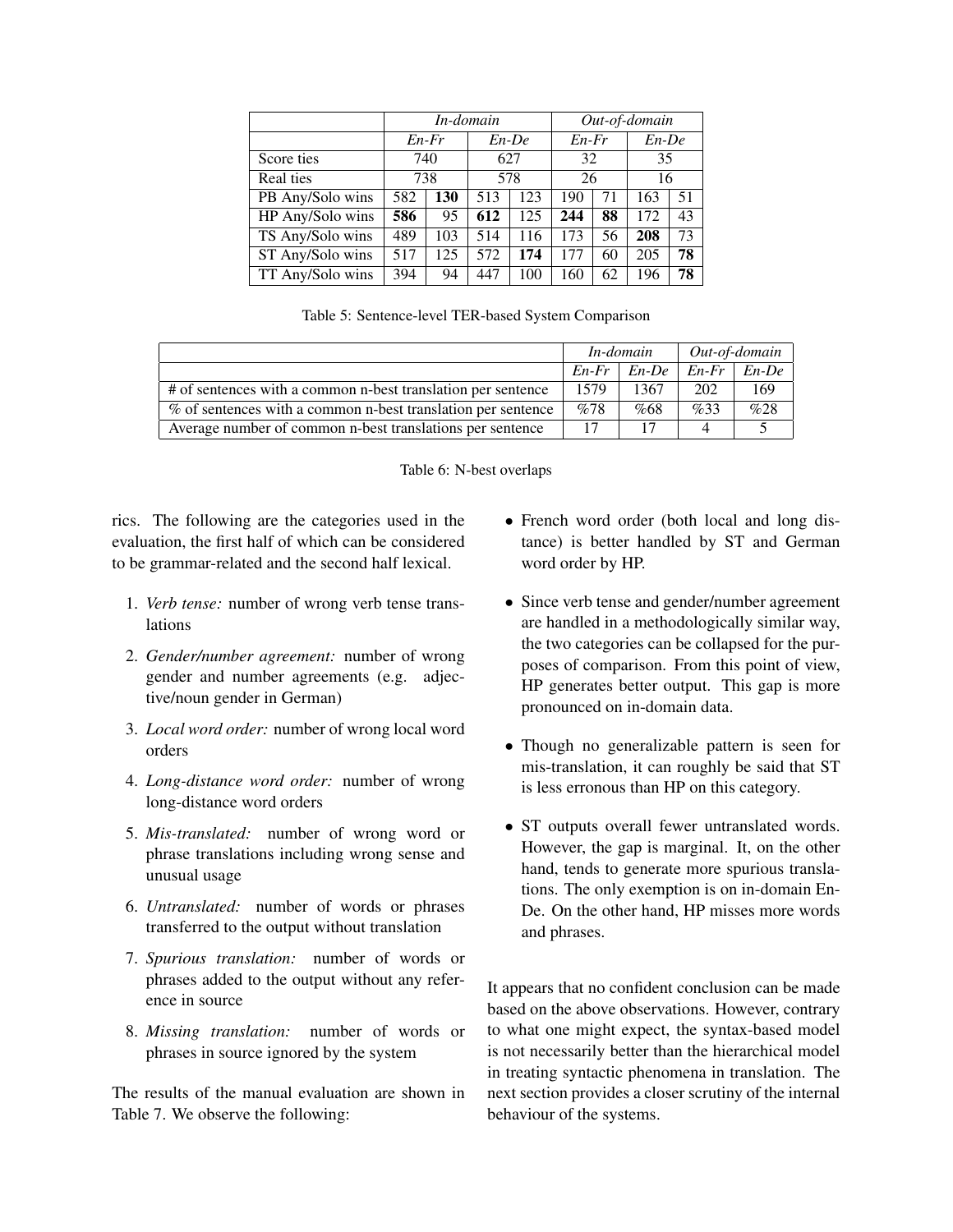|                          | In-domain   |          |     |           | out-of-domain |           |     |           |
|--------------------------|-------------|----------|-----|-----------|---------------|-----------|-----|-----------|
|                          | $En$ - $Fr$ | $En$ -De |     |           | $En$ - $Fr$   |           |     | $En$ -De  |
|                          | HP          | SТ       | HP  | <b>ST</b> | HP            | <b>ST</b> | HP  | <b>ST</b> |
| Verb tense               | 13          | 11       | 1   | 3         | 25            | 25        | 21  | 20        |
| Gender/number agreement  | 27          | 34       | 25  | 31        | 64            | 66        | 60  | 63        |
| Local word order         | 29          | 25       | 24  | 31        | 53            | 47        | 93  | 99        |
| Long-distance word order | 7           | 6        | 3   | 4         | 8             | 5         | 70  | 82        |
| Mis-translated           | 85          | 84       | 61  | 55        | 185           | 177       | 207 | 207       |
| Untranslated             | 10          | 9        | 15  | 13        | 92            | 95        | 81  | 72        |
| Spurious translation     | 21          | 26       | 29  | 22        | 16            | 21        | 25  | 35        |
| Missing translation      | 35          | 41       | 42  | 31        | 18            | 13        | 140 | 122       |
| Sum                      | 227         | 236      | 201 | 194       | 461           | 449       | 697 | 700       |

Table 7: Manual evaluation results: number of translation errors by each system on each data set in each of 8 error categories

#### 5.7 Error Analysis

Since all systems are built upon the same word alignment, under the same framework, and make use of the same training data for translation and language models, it is not surprising that their outputs are largely similar to each other.

Looking at the translation rule tables of each system and following their decoding process, it can be observed that relaxation blurs the boundaries between the phrase-based and syntax-based models. As in the phrase-based models, the rules in the syntax-based models are based on ad-hoc phrases and the only difference is in the set of nonterminals.

Table 8 illustrates an example in which neither of the rules used by systems to translate *you will need* is built upon a syntactic phrase. Nevertheless, unlike ST, HP translates it correctly. It is worth noting that there were eight similar rules in the rule table of ST (including the one used in the example) covering the span *, you will need X*, half of which could translate it correctly. However, due to a higher score, this rule was selected.

Another example concerning output word order, which is a major motivation behind incorporating syntax in machine translation, is presented in Table 9. Although the spans on which the ST rules have been applied are syntactic in this case, the first two rules have been wrongly chosen resulting in an invalid output word order. On the other hand, HP has correctly parsed the input and applied appropriate rules, leading to a correct output word order.

Despite the pitfalls of relaxation, without it, the

syntax-based models suffer from limited translation rule coverage and produces significantly lower results. This confirms the need for a syntactic structure specialized for SMT.

# 6 Conclusions

We compared commonly used phrase-based and syntax-based models in SMT research in the context of a study on translating technical forum data from English into German and French. The results of various automatic evaluations showed that hierarchical phrase-based models are overall slightly better than others. One-to-one and sentence-by-sentence comparison and oracle combination of the output of all models showed that the more difficult the translation problem, the more different their output and the greater the gain to be achieved by combining outputs.

Manual analysis of the outputs and translation process showed that there was no obvious systematic difference between syntax-based and non-syntaxbased modelling, mostly due to the relaxation of syntactic constraints on translation rule extraction. This makes it difficult to find features to be exploited in combining these models, despite the potential gain which was observed in their oracle combination. In the future, we hope to perform successful system combination by exploring the space of features used in our recent work on quality estimation (Rubino et al., 2012).

Another avenue for future work is to focus on improving parser accuracy on our datasets by leverag-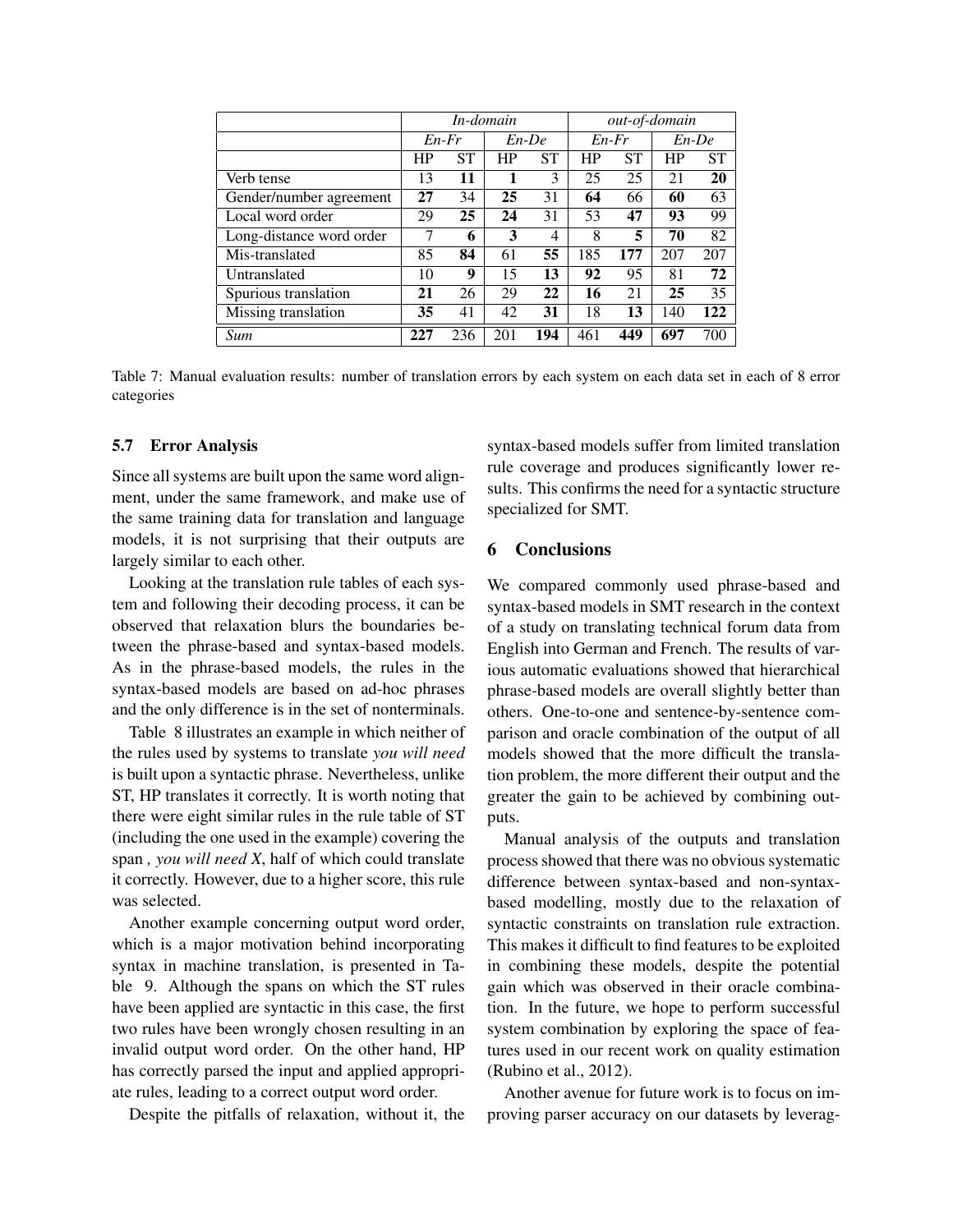| Source                 | If you choose to continue, you will need to set the options manually from the Altiris eXpress De-  |
|------------------------|----------------------------------------------------------------------------------------------------|
|                        | ployment Server Configuration control panel applet.                                                |
| Reference              | Si vous décidez de continuer, vous devrez configurer les options manuellement à partir de l'applet |
|                        | du panneau de configuration Altiris eXpress Deployment Server.                                     |
| HP output              | Si vous décidez de continuer, vous devrez configurer les options manuellement à partir de l'applet |
|                        | Altiris eXpress Deployment Server Configuration Control Panel.                                     |
| HP rule<br>application | $X \rightarrow$ will need to $X_1$ from   devrez $X_1$ à partir de                                 |
| ST output              | Si vous décidez de continuer, vous devez configurer les options manuellement dans l'applet de      |
|                        | panneau de configuration de Altiris eXpress Deployment Server.                                     |
| ST rule<br>application | X -> , you will need VPINF   SENT\PP -> , vous devez VPINF                                         |

Table 8: Example of verb tense translation by two systems.

| Source                 | blocking adult websites                                       |
|------------------------|---------------------------------------------------------------|
| Reference              | blocage des sites web pour adultes                            |
| HP output              | Blocage des sites Web réservés aux adultes                    |
| HP rule<br>application | X -> adult X   X réservés aux adultes                         |
|                        | $S \rightarrow S X$   SX                                      |
|                        | $S \rightarrow \langle S \rangle$ $\langle S \rangle$         |
|                        | $X \rightarrow blocking$   blocage des                        |
|                        | $X \rightarrow$ websites   sites web                          |
| ST output              | Adulte de blocage de sites Web                                |
| ST rule<br>application | $X \rightarrow NP//NP$ websites   NP//ADJ -> NP//NP sites web |
|                        | $X \rightarrow blocking NC$   NP//NP -> NC de blocage de      |
|                        | $X \rightarrow adult \mid NC \rightarrow adult$               |

Table 9: Example of output word order of two systems.

ing our recent work in parsing user-generated content (Foster et al., 2011; Le Roux et al., 2012) in the hope that better phrase-structure trees will lead to better syntax-augmented machine translation.

Finally, the work that we have presented here has used syntax-augmented systems that can be conveniently built using the Moses toolkit. From the point of view of how best to integrate syntactic knowledge into the machine translation process, we are interested in investigating methods which can relax the syntactic constraint on rule extraction while retaining the constituency structure. This may involve using syntactic knowledge as a soft rather than a hard constraint (Marton and Resnik, 2008) or investigating translation models based on tree sequences (Zhang et al., 2008).

# Acknowledgements

The research reported in this paper has been supported by the IRCSET Enterprise Partnership Scheme (EPSPG/2011/102 and EPSPD/2011/135). We are grateful to the reviewers for their insightful comments and to Linda Mitchell and Susanne Beekes for evaluating machine translation output.

# **References**

A. Abeillé, L. Clément, and F. Toussenel. 2003. Building a treebank for French. In *Treebanks: Building and Using Syntactically Annotated Corpora*. Kluwer Academic Publishers.